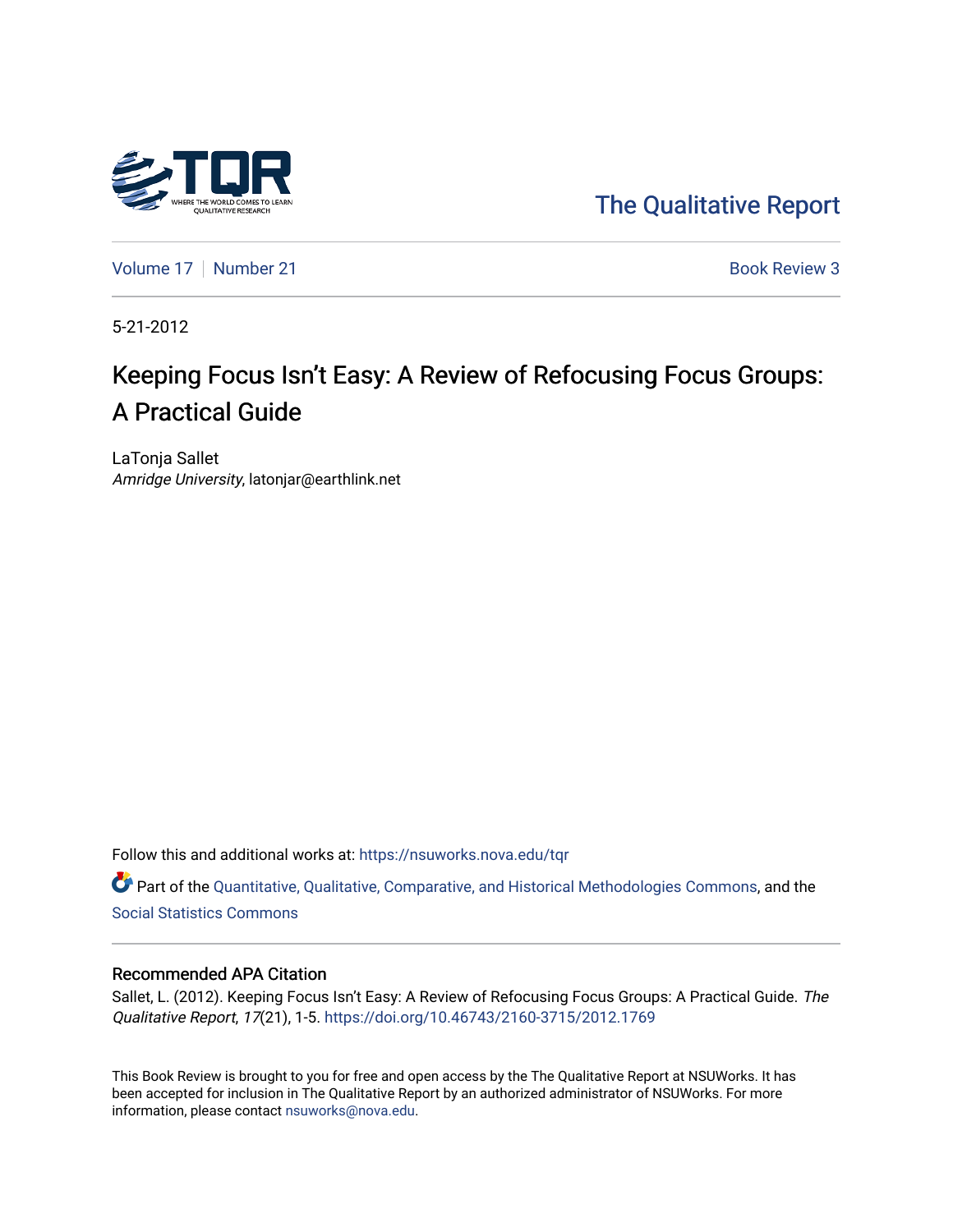

## Keeping Focus Isn't Easy: A Review of Refocusing Focus Groups: A Practical Guide

### Abstract

The purpose of this review is to examine the salient aspects of the book Refocusing Focus Groups: A Practical Guide by Robert J. Morais (2010). This review will consider some of the strengths and weaknesses of focus groups as well as explain whether or not the author effectively achieved his goal of providing a tool that can be used by veterans and novices of qualitative research. Additionally, this review will further describe, analyze, and explore the book as well as what other researchers have shared about focus groups by comparing my experience with reading the book and how I was affected by what I read with how I might employ some of the skills highlighted by the author.

### Keywords

Focus Group, Qualitative Research, Social Science, Consumer

### Creative Commons License



This work is licensed under a [Creative Commons Attribution-Noncommercial-Share Alike 4.0 License](https://creativecommons.org/licenses/by-nc-sa/4.0/).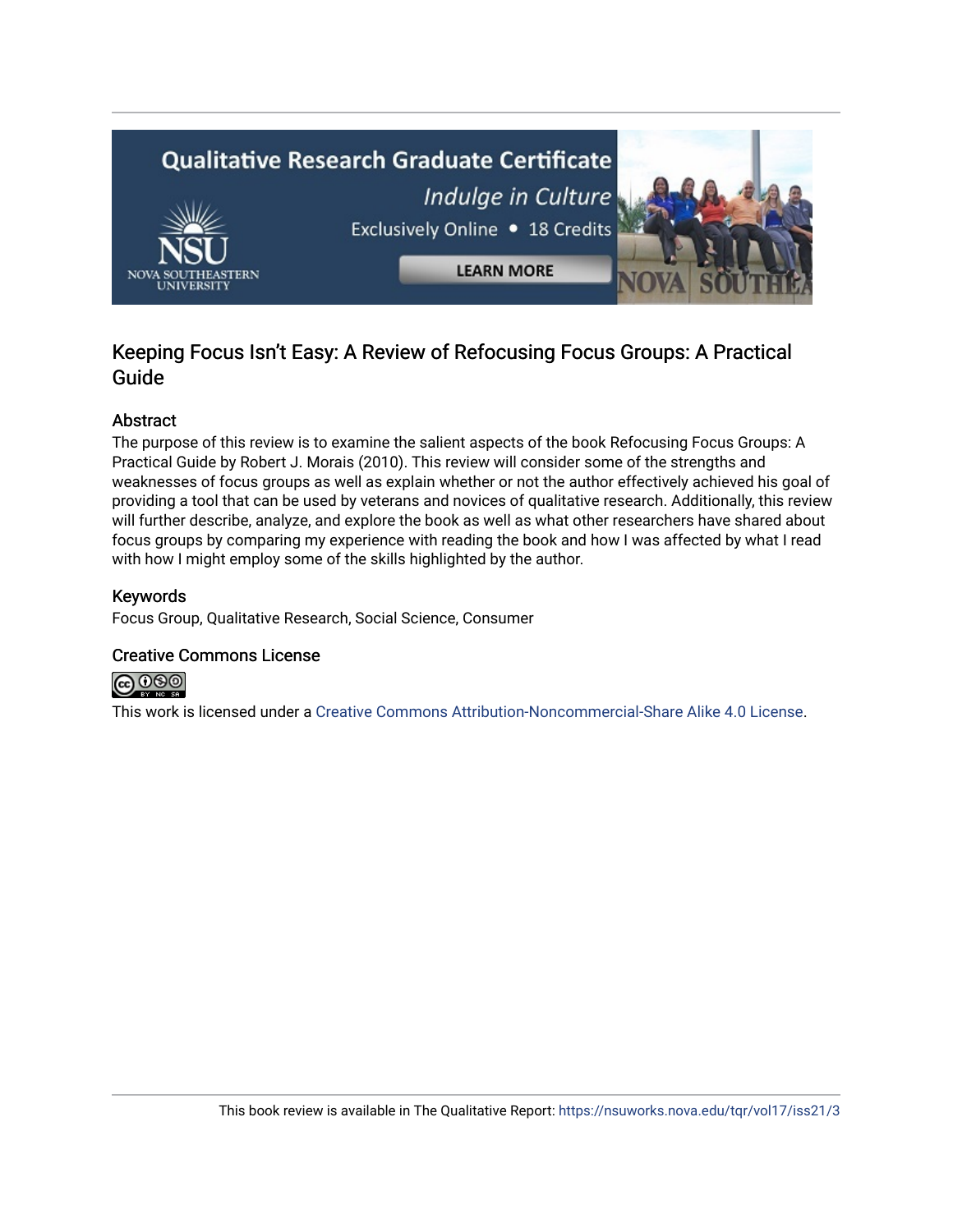# **Keeping Focus Isn't Easy: A Review of** *Refocusing Focus Groups: A Practical Guide*

### LaTonja Sallet Amridge University, Montgomery, AL, USA

*The purpose of this review is to examine the salient aspects of the book Refocusing Focus Groups: A Practical Guide by Robert J. Morais (2010). This review will consider some of the strengths and weaknesses of focus groups as well as explain whether or not the author effectively achieved his goal of providing a tool that can be used by veterans and novices of qualitative research. Additionally, this review will further describe, analyze, and explore the book as well as what other researchers have shared about focus groups by comparing my experience with reading the book and how I was affected by what I read with how I might employ some of the skills highlighted by the author. Key Words: Focus Group, Qualitative Research, Social Science, Consumer.*

In this review, I look at the strengths, weaknesses, and functionalities of *Refocusing Focus Groups: A Practical Guide* (Morais, 2010) by examining how the author traverses back and forth between the nuances of effectively planning, moderating, and analyzing focus groups and how the author sought to provide an easy to use manual for someone interested in using focus groups as a research tool. As a doctoral student I chose this book because I thought it would help me to better understand the purpose of focus groups and their value in the world of qualitative research. Besides presenting the basics of focus group methodology, I also learned there were a number of things that must go right in the planning phase for focus groups to be successful (Seal, Bogart, & Ehrhardt, 1998) so I will discuss some of those issues and will ultimately focus on the areas of the book I believe are most significant. Below is my effort to explain my interpretation of the book and how I might actively engage in using qualitative research in general and focus groups in particular in future research endeavors.

First of all, the flow of the book was commendable. The book began by Morais (2010) describing the primary participants and the roles each play in a focus group. The author seamlessly connected these roles with the core function and purpose of focus groups and solidified their importance by explaining the kind of information gathered by focus groups is markedly different from other types of qualitative research. In fact, not only are focus group outcomes different, but the uses of those outcomes are often limited only by the creativity of the researcher and the perceived power of the participants (Sassenberg, Jonas, Shah, & Brazy, 2007). A helpful insight I found in the text was the need to select the appropriate moderator as well as asking the right questions. Within this construct rests the importance of the environment of the "back-room," which often hinders focus group processing (Morais, 2010). Along with these insights, I found perhaps the most critical portion of the book pertained to interpreting focus group results and the inquisitiveness of the moderator.

The emphasis Morais (2010) placed on the need for practitioners to effectively use focus group methodology was particularly necessary because it supplied an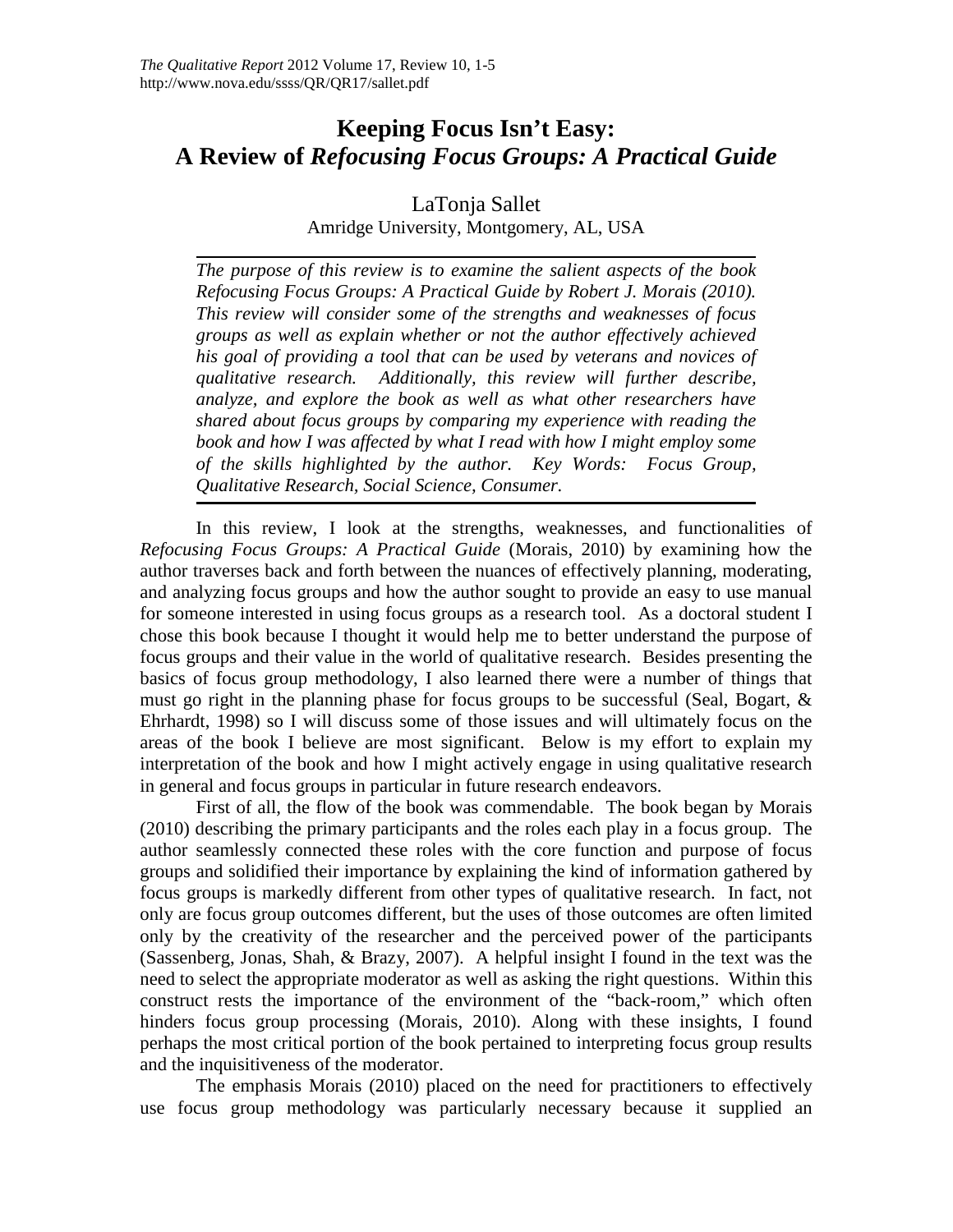appropriate level of rationale for the importance of the proper use of this type of qualitative research. For this reason I think this book is a worthy read, especially for beginners. According to Morais the principal outcome of focus groups is to gain insight from consumers or respondents about what they consider most important or what they like or dislike. Knowing this is particularly useful to me as a student because it provides me with the ability to use that understanding as a foundation for successfully utilizing focus groups in the future.

I also took notice that of late the use of focus groups online has increased, but according to Morais (2010), they should not replace in-person forums because of the lack of nonverbal feedback and the difficulty in determining whether the respondent is in fact who they say they are. This lack of verifiability makes online focus group forums a secondary research tool at best. Moreover, the effective aspect of creatively moderating the focus group methodology can include such initiatives as using symbolism and even drawings to initiate respondent conversation. However, according to Musallam, Coleman, and Nowak (2010) simple agreement or disagreement is not as much the desired result of focus groups as much as why the respondents agree or disagree or why they feel or believe what they believe. This involves the moderator probing with care, avoiding leading questions, and willingly uncovering perceptions and beliefs without overreaching appropriate boundaries.

Morais (2010) also considered the optimal number of focus group participants and cautioned against paucity or abundance. In some cases the subject matter may dictate the size, but in most cases smaller groups allow for more interaction and are preferred. Likewise, choosing an appropriate and diverse demographic mix also helps to forge the conversations of focus groups (Agnew, Mertzman, Longwell-Grice, & Saffold, 2008). One of the most useful features of the Morais book was the specific tasks required to moderate and implement a successful group. The author went to great pains to explain how marketing research seeks to dissuade disenfranchisement by asking for public input (Morais, 2010). Furthermore, Morais recommended integrating planning and implementation throughout the entire focus group process, especially when the group focus changes directions from what was intended; the end result of this sometimes culminates in delays, additional costs, and other potential unforeseen circumstances. Additionally, Morais (2010) emphasized the need for researchers or consultants to ask the right question which seemed foreboding and intimidating to me as a beginning qualitative researcher.

Morais (2010) went on to stress the results of one focus group are not necessarily generalizable or representative of the larger population and efforts to do so are highly discouraged. Instead, focus groups simply provide viewpoints that act as snapshots in time. However, these snapshots should not be used to infer or predict a general outcome because using focus groups in such a way is outside the scope of focus group utility. Devising and executing a plan based on research from one single focus group has the potential to mislead those for whom the research is accomplished. Alternately, discarding focus group responses because they are not in agreement with the desired outcome also dilutes and negates the true function of a focus group. With either dynamic come detrimental issues because outcomes are often considered particularly specious (Castellblanch & Abrahamson, 2003). Additionally, though respondents report one preference, their actions may not bear this as truth. After all, we are well aware of the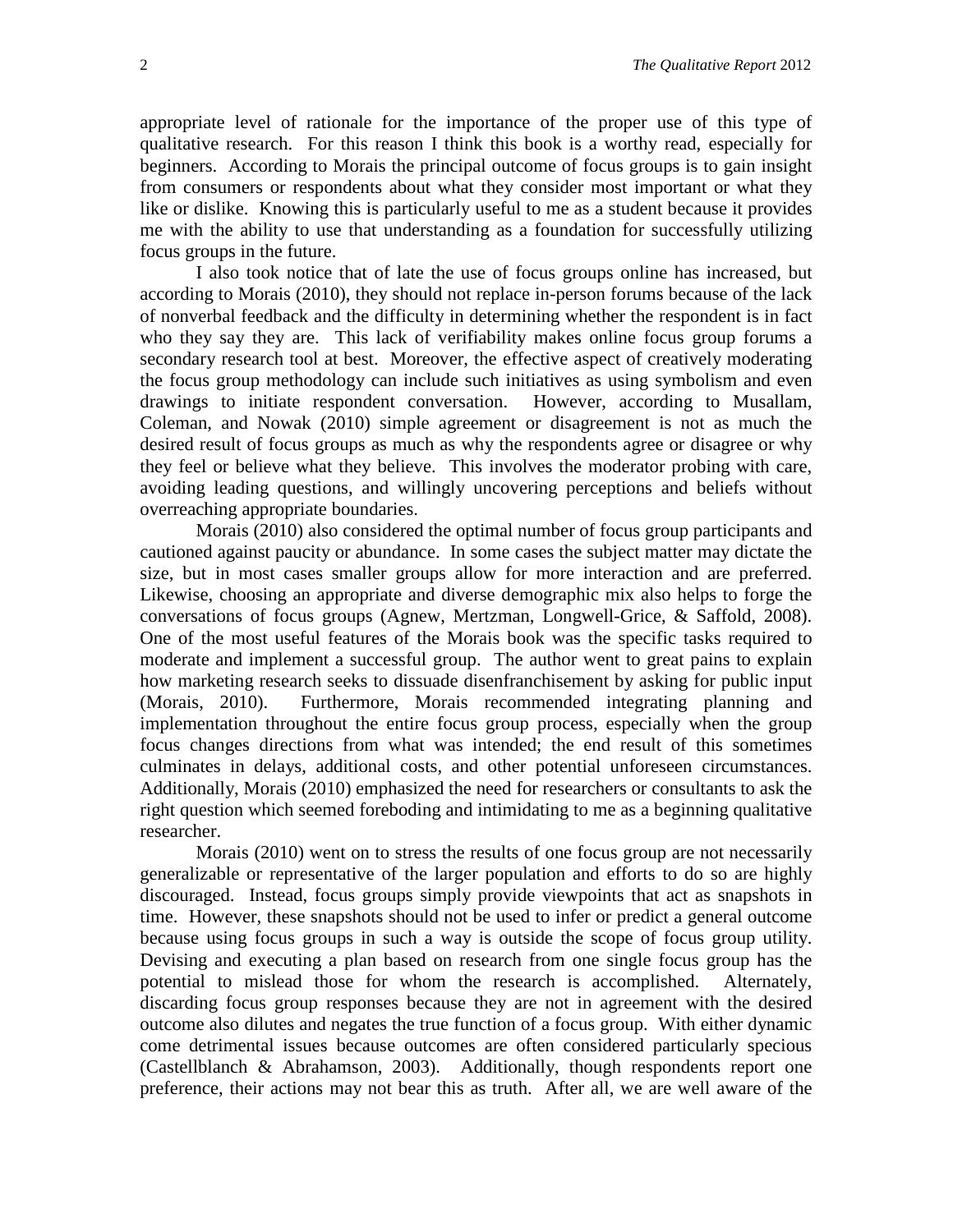trustworthiness and reliability limitations of self reports in data analysis and collection. Finally, it seemed particularly appropriate for the author to include a discussion of the role the researcher's personality may play as a determinant or influencer when moderating, planning, and implementing focus group research initiatives.

Regarding the mechanics and functionality of the book as they relate to its strengths and weaknesses, I found the style and flow of the book made for easy reading and probable application. In addition, the length of the chapters made for ease in the creation of a checklist and served to enhance the functionality of that application even more. However, since the book focused primarily on the act of performing market research, it did not seem attune to my immediate needs as a human services student. In contrast to its marketing perspective, the book skillfully examined the thought processes and decision making efforts required for focus group methodology in general and it was helpful to see the strengths of focus groups in comparison to other methods of qualitative research as well as how these clearly and logically designed groups can enhance other techniques. Morais (2010) emphasized the fact there is great need for the researcher to examine the intended data that are desired and understand issues and principles that might get in the way of focus group processing. Even so, the book's focus on product placement marketing perspectives were initially offsetting to me. However, as I continued to read the book I found myself becoming more focused on ways I might use focus groups in future research initiatives. Finally, other strengths of this book were the anecdotal examples and explanations outlining the best way to construct the moderator's guide, which would be equally useful for social science as well as marketing research (Morais, 2010).

Similarly, the Morais (2010) book affected me in four distinct and valuable ways. First, it taught me that in order to be effective at administering focus groups I need to be prepared to use my active listening and observing skills from the outset. Some of the best things a moderator can do are to use opening comments as an icebreaker, remain cognizant and vigilant about time, and keep the group flowing in accordance with the guide. Second, understanding the dynamics of the "back-room" cannot be overstated. The commentary and other activities of the "back-room" can detract from the desired goals of the group and is often counterintuitive. Third, because of the first two learning points, it is imperative all participants understand and agree to abide by specific ground rules. And finally, the last nugget of wisdom I learned concerning focus groups is their outcomes are helpful in understanding whether an intended marketing strategy will attract a specific demographic or not and they answer questions other methodologies may not. This alone shows there is indeed an appropriate place for focus groups in the realm of qualitative research.

Summarily, I found *Refocusing Focus Groups: A Practical Guide* (Morais, 2010) easy to understand. At first glance it was not clear to me how focus group methodology is more or less appropriate than any another, but the book did an adequate job of clarifying these points as I read the entire text. Therefore, it should be expected if I focus on the premise of the book I should conceivably create a stronger, better, more "focused" focus group. The explanations Morais (2010) used to tout the use of focus groups in action research were particularly intriguing because of the flexibility endemic in the methodology. Further, the information on the importance of planning for and using the strengths of the group and previous research was quite useful. Also, the examples on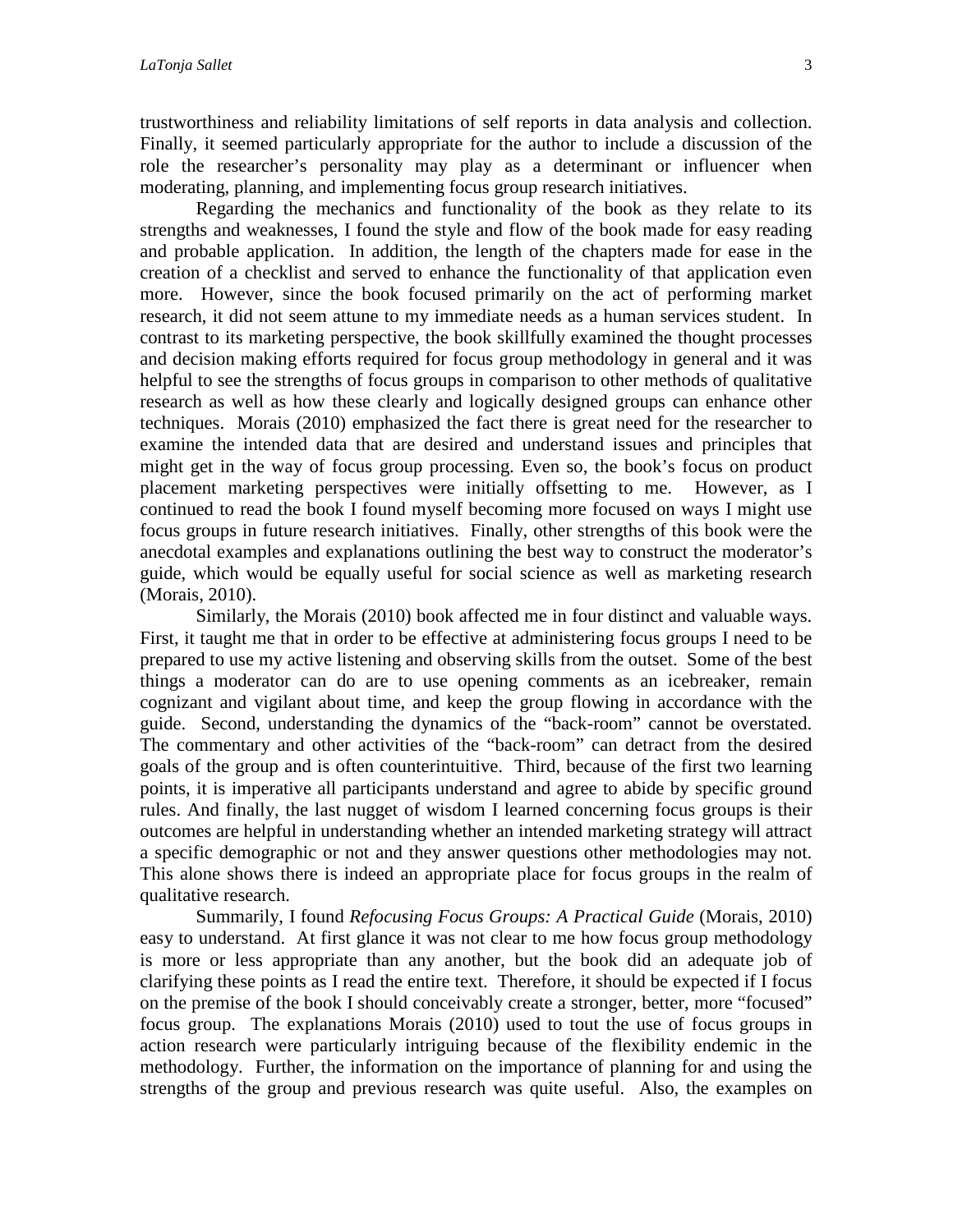deconstructing and reconstructing initiatives were particularly interesting because understanding how to break down a problem is one of the first steps in research. And what the book seemed to miss in length the author made up for with the pragmatic substance of the text. This attention to detail and easy to understand flow of the author's message were effectively employed. With this in mind it was clear the book has the potential to be particularly useful for novices, but is likely too simplistic for veterans of qualitative research in general and focus groups in particular.

The book had strengths and weaknesses, but the strengths tended to outweigh those weaknesses because the book embodied valid approaches and reasons for focus group planning and implementation. Overall, Morais (2010) provided an astute interpretation and examination of the functions of focus groups and shared some valuable first-hand experiences that would be useful in virtually any arena in which this qualitative research methodology were employed. The richness in the quality of those experiences served to help me understand even more that undertaking focus groups can prove valuable because of the depth of subjective information gleaned from them. The author did a superior job of keeping the reader motivated to continue to read what truly could easily have been an extremely dull and mundane subject. The case studies seemed to be inspired because the author adequately highlighted how focus groups can be used to generate ideas and explore previously unrecognized options. Like thermometers, focus groups are simply part of a larger decision making process, but should not be the final authority on any given decision because they only allow researchers to test the temperature by exploring how points of view are formed and explain how stories, beliefs, and attitudes are informed by cultural settings, such as in ethnographies (Edmunds, 1999).

Through this book Morais (2010) showed focus groups allow researchers to deepen their knowledge and understanding and in marketing they help businesses refine and define future projects. The author adeptly examined the broad spectrum of issues associated with implementing and moderating focus groups. Though much of the information contained within the book specifically concentrated on facets associated with the marketing industry, the same principles can equally be useful in planning for and executing focus groups in social science research. The mere subjectivity of the data serves to further that supposition. As was aptly highlighted in the book, keeping focus groups headed in the right direction can be difficult, but is not an impossible undertaking or goal to accomplish, provided the appropriate level of preparation and planning takes place.

In conclusion, this review examined some of the most prominent strengths and weaknesses of the book, then transitioned to specific highlights of the book in light of the knowledge other researchers shared about focus groups, and went on to describe the use of this qualitative research methodology in marketing and social science investigative initiatives. Finally, the review concluded with my explanation and interpretation of what I believed the author intended to accomplish as well as a critique on whether or not he successfully completed his stated goals. In short, this book was more attune to the needs of a novice rather than a seasoned qualitative researcher in the social sciences. For novices however, the book was an appropriate read with useful pragmatic principles and points and may very well prove to be an effective reference before beginning the revelatory world of focus groups. Finally, portions of the book can be accessed in e-